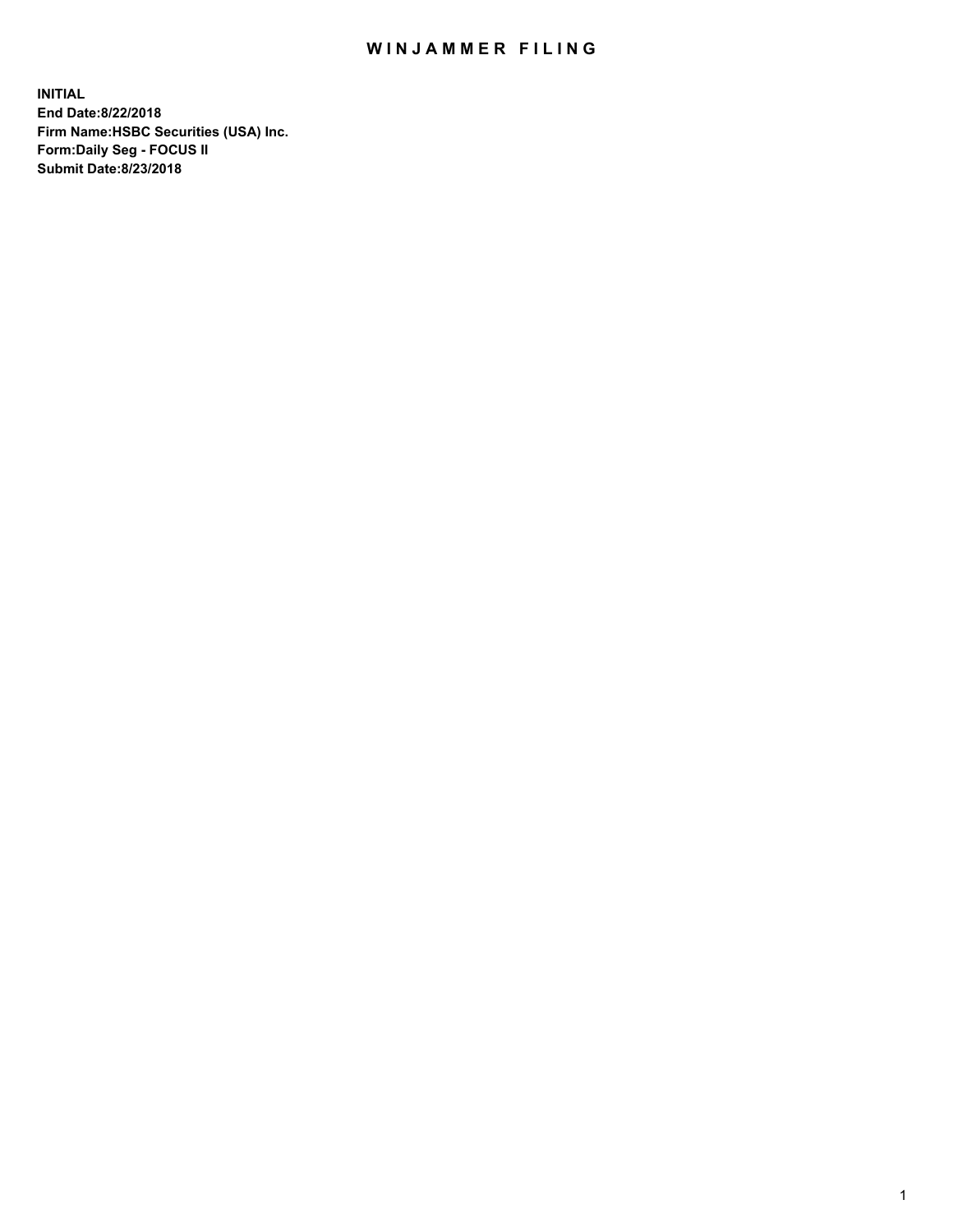**INITIAL End Date:8/22/2018 Firm Name:HSBC Securities (USA) Inc. Form:Daily Seg - FOCUS II Submit Date:8/23/2018 Daily Segregation - Cover Page**

| Name of Company                                                                                                                                                                                                                                                                                                                | <b>HSBC Securities (USA) Inc.</b>                                          |
|--------------------------------------------------------------------------------------------------------------------------------------------------------------------------------------------------------------------------------------------------------------------------------------------------------------------------------|----------------------------------------------------------------------------|
| <b>Contact Name</b>                                                                                                                                                                                                                                                                                                            | <b>Michael Vacca</b>                                                       |
| <b>Contact Phone Number</b>                                                                                                                                                                                                                                                                                                    | 212-525-7951                                                               |
| <b>Contact Email Address</b>                                                                                                                                                                                                                                                                                                   | michael.vacca@us.hsbc.com                                                  |
| FCM's Customer Segregated Funds Residual Interest Target (choose one):<br>a. Minimum dollar amount: : or<br>b. Minimum percentage of customer segregated funds required:% ; or<br>c. Dollar amount range between: and; or<br>d. Percentage range of customer segregated funds required between:% and%.                         | 147,000,000<br>$\overline{\mathbf{0}}$<br>0 <sub>0</sub><br>0 <sub>0</sub> |
| FCM's Customer Secured Amount Funds Residual Interest Target (choose one):<br>a. Minimum dollar amount: ; or<br>b. Minimum percentage of customer secured funds required:%; or<br>c. Dollar amount range between: and; or<br>d. Percentage range of customer secured funds required between:% and%.                            | 25,000,000<br><u>0</u><br>0 <sub>0</sub><br>00                             |
| FCM's Cleared Swaps Customer Collateral Residual Interest Target (choose one):<br>a. Minimum dollar amount: ; or<br>b. Minimum percentage of cleared swaps customer collateral required:% ; or<br>c. Dollar amount range between: and; or<br>d. Percentage range of cleared swaps customer collateral required between:% and%. | 95,000,000<br><u>0</u><br>00<br>0 <sub>0</sub>                             |

Attach supporting documents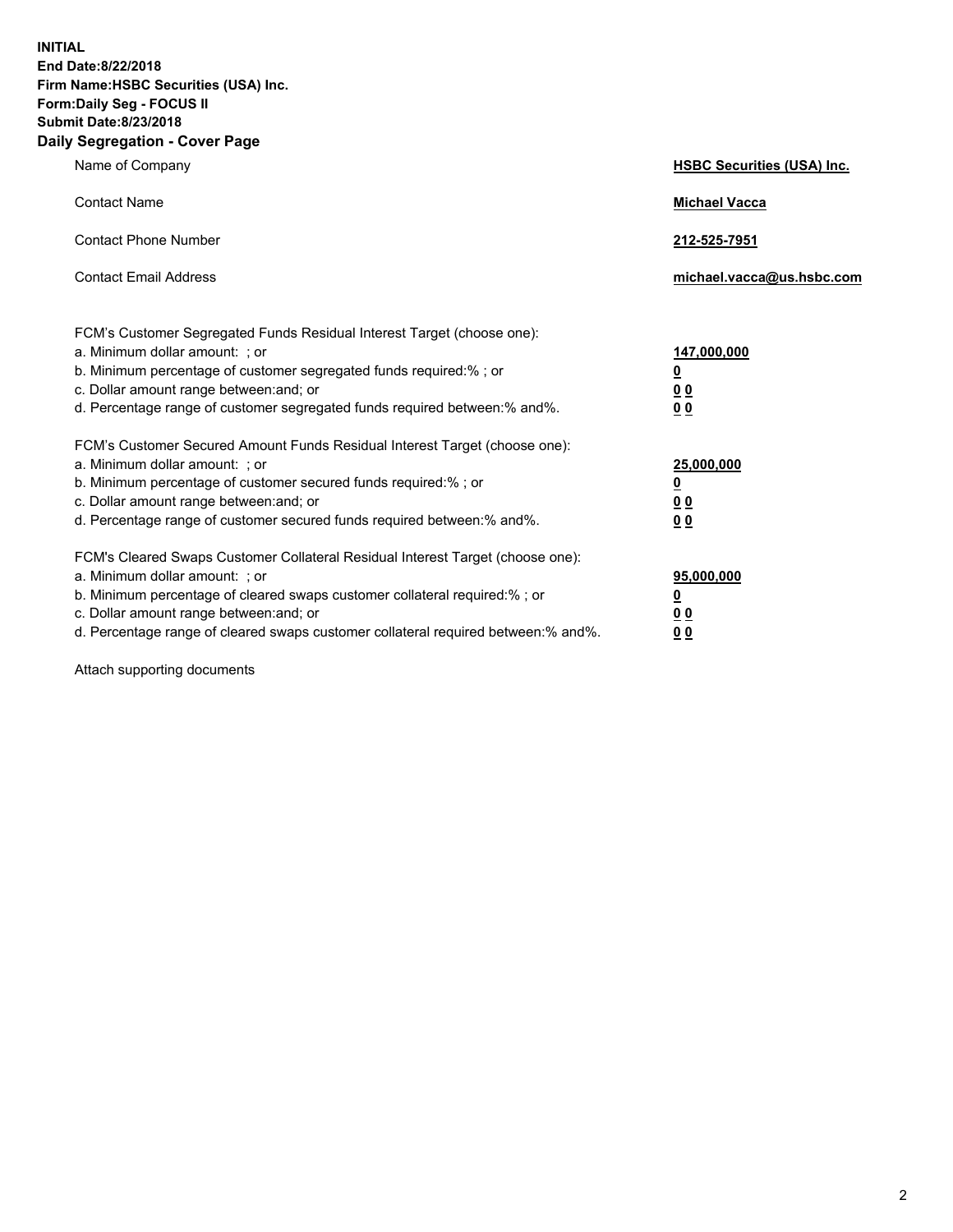**INITIAL End Date:8/22/2018 Firm Name:HSBC Securities (USA) Inc. Form:Daily Seg - FOCUS II Submit Date:8/23/2018 Daily Segregation - Secured Amounts**

Foreign Futures and Foreign Options Secured Amounts Amount required to be set aside pursuant to law, rule or regulation of a foreign government or a rule of a self-regulatory organization authorized thereunder **0** [7305] 1. Net ledger balance - Foreign Futures and Foreign Option Trading - All Customers A. Cash **109,955,387** [7315] B. Securities (at market) **93,608,683** [7317] 2. Net unrealized profit (loss) in open futures contracts traded on a foreign board of trade **2,127,029** [7325] 3. Exchange traded options a. Market value of open option contracts purchased on a foreign board of trade **0** [7335] b. Market value of open contracts granted (sold) on a foreign board of trade **0** [7337] 4. Net equity (deficit) (add lines 1. 2. and 3.) **205,691,099** [7345] 5. Account liquidating to a deficit and account with a debit balances - gross amount **2,357,581** [7351] Less: amount offset by customer owned securities **-2,352,024** [7352] **5,557** [7354] 6. Amount required to be set aside as the secured amount - Net Liquidating Equity Method (add lines 4 and 5) **205,696,656** [7355] 7. Greater of amount required to be set aside pursuant to foreign jurisdiction (above) or line 6. **205,696,656** [7360] FUNDS DEPOSITED IN SEPARATE REGULATION 30.7 ACCOUNTS 1. Cash in banks A. Banks located in the United States **79,731,380** [7500] B. Other banks qualified under Regulation 30.7 **0** [7520] **79,731,380** [7530] 2. Securities A. In safekeeping with banks located in the United States **61,662,618** [7540] B. In safekeeping with other banks qualified under Regulation 30.7 **0** [7560] **61,662,618** [7570] 3. Equities with registered futures commission merchants A. Cash **0** [7580] B. Securities **0** [7590] C. Unrealized gain (loss) on open futures contracts **0** [7600] D. Value of long option contracts **0** [7610] E. Value of short option contracts **0** [7615] **0** [7620] 4. Amounts held by clearing organizations of foreign boards of trade A. Cash **0** [7640] B. Securities **0** [7650] C. Amount due to (from) clearing organization - daily variation **0** [7660] D. Value of long option contracts **0** [7670] E. Value of short option contracts **0** [7675] **0** [7680] 5. Amounts held by members of foreign boards of trade A. Cash **63,803,573** [7700] B. Securities **31,946,064** [7710] C. Unrealized gain (loss) on open futures contracts **2,127,029** [7720] D. Value of long option contracts **0** [7730] E. Value of short option contracts **0** [7735] **97,876,666** [7740] 6. Amounts with other depositories designated by a foreign board of trade **0** [7760] 7. Segregated funds on hand **0** [7765] 8. Total funds in separate section 30.7 accounts **239,270,664** [7770] 9. Excess (deficiency) Set Aside for Secured Amount (subtract line 7 Secured Statement Page 1 from Line 8) **33,574,008** [7380] 10. Management Target Amount for Excess funds in separate section 30.7 accounts **25,000,000** [7780] 11. Excess (deficiency) funds in separate 30.7 accounts over (under) Management Target **8,574,008** [7785]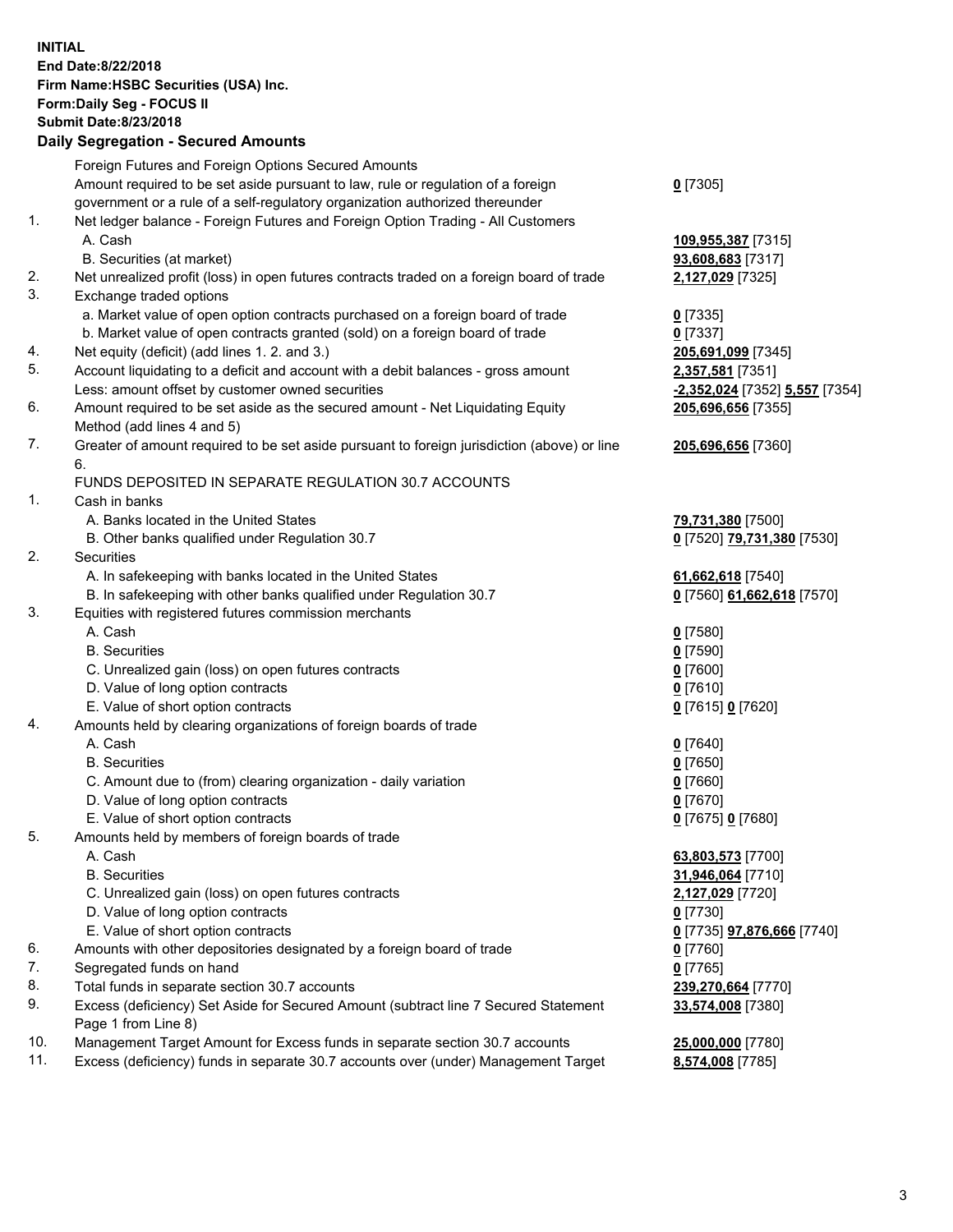**INITIAL End Date:8/22/2018 Firm Name:HSBC Securities (USA) Inc. Form:Daily Seg - FOCUS II Submit Date:8/23/2018 Daily Segregation - Segregation Statement** SEGREGATION REQUIREMENTS(Section 4d(2) of the CEAct) 1. Net ledger balance A. Cash **158,701,747** [7010] B. Securities (at market) **1,457,618,588** [7020] 2. Net unrealized profit (loss) in open futures contracts traded on a contract market **197,261,857** [7030] 3. Exchange traded options A. Add market value of open option contracts purchased on a contract market **311,872,569** [7032] B. Deduct market value of open option contracts granted (sold) on a contract market **-109,890,780** [7033] 4. Net equity (deficit) (add lines 1, 2 and 3) **2,015,563,981** [7040] 5. Accounts liquidating to a deficit and accounts with debit balances - gross amount **2,493,809** [7045] Less: amount offset by customer securities **-2,464,205** [7047] **29,604** [7050] 6. Amount required to be segregated (add lines 4 and 5) **2,015,593,585** [7060] FUNDS IN SEGREGATED ACCOUNTS 7. Deposited in segregated funds bank accounts A. Cash **35,277,869** [7070] B. Securities representing investments of customers' funds (at market) **0** [7080] C. Securities held for particular customers or option customers in lieu of cash (at market) **219,140,428** [7090] 8. Margins on deposit with derivatives clearing organizations of contract markets A. Cash **400,088,158** [7100] B. Securities representing investments of customers' funds (at market) **78,336,296** [7110] C. Securities held for particular customers or option customers in lieu of cash (at market) **1,153,088,835** [7120] 9. Net settlement from (to) derivatives clearing organizations of contract markets **-5,119,804** [7130] 10. Exchange traded options A. Value of open long option contracts **311,872,569** [7132] B. Value of open short option contracts **-109,890,780** [7133] 11. Net equities with other FCMs A. Net liquidating equity **8,587,456** [7140] B. Securities representing investments of customers' funds (at market) **0** [7160] C. Securities held for particular customers or option customers in lieu of cash (at market) **0** [7170] 12. Segregated funds on hand **85,389,325** [7150] 13. Total amount in segregation (add lines 7 through 12) **2,176,770,352** [7180] 14. Excess (deficiency) funds in segregation (subtract line 6 from line 13) **161,176,767** [7190] 15. Management Target Amount for Excess funds in segregation **147,000,000** [7194] 16. Excess (deficiency) funds in segregation over (under) Management Target Amount **14,176,767** [7198]

Excess